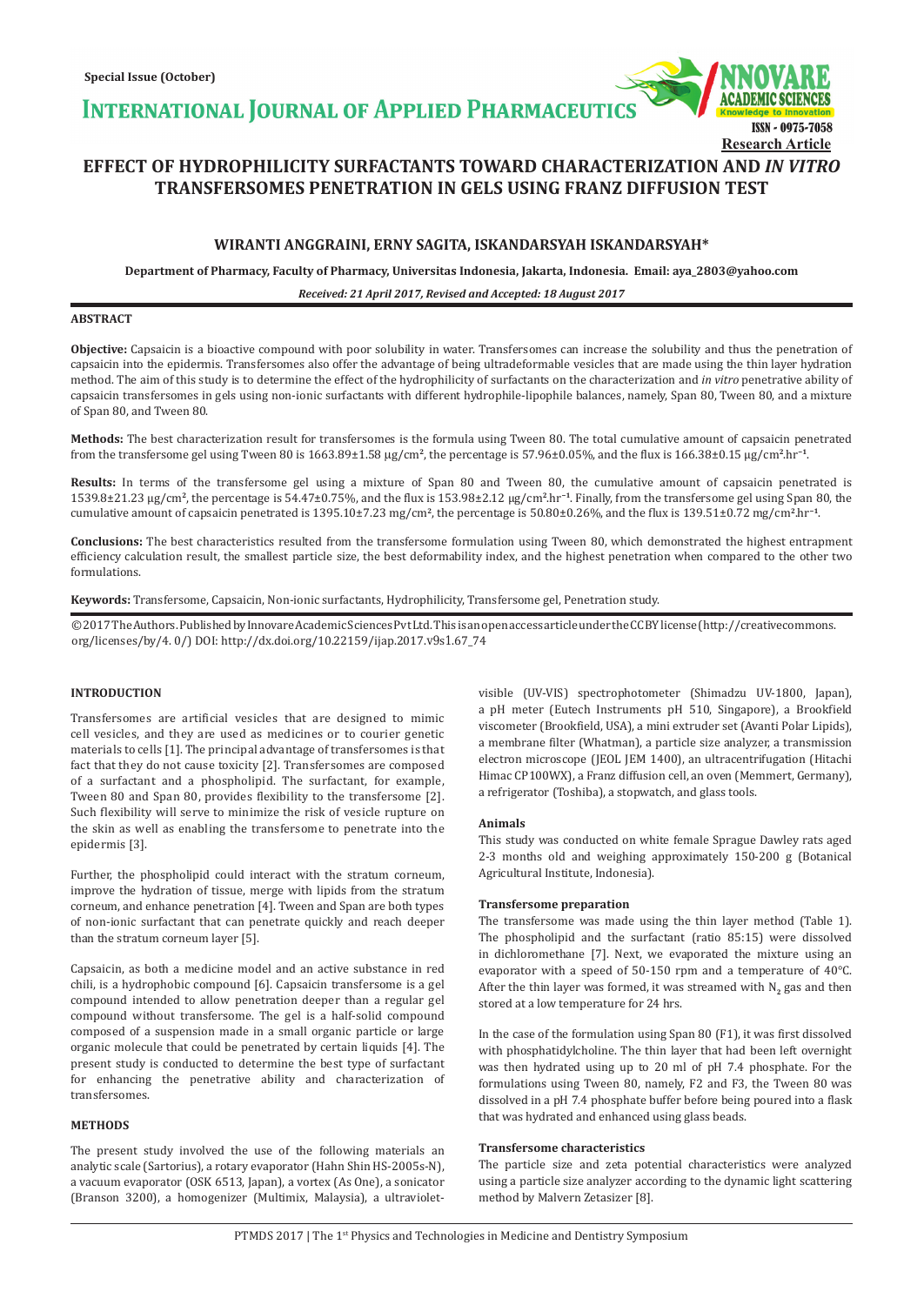### **Entrapment efficiency**

A centrifuge tube with a 2-3 ml filter and a speed of 4500 rpm was used for 48 hrs. Methanol was added to the suspension residue at the top of the tube, and it was then centrifuged again. The resultant solution was located at the bottom of the tube (i.e., entrapped medicine concentration). Methanol and vortex were added to the transfersome suspension, after which the phosphate buffer was added to the mixture: Ethanol (1:1) and vortex again (i.e., total medicine concentration). The absorption of both concentrations was measured on a wavelength of 281 nm using a UV-Vis spectrophotometer. The entrapment efficiency percentage is the concentration of entrapped medicine divided by the total medicine concentration multiplied by 100%.

### **Deformability index**

The deformability index (D) equals the amount of transfersome suspension that passed through the membrane in 5 minutes in mL (J) times the square of the transfersome particle size that passed through the membrane in nm (rv) divided by the size of membrane pore in nm (rp). This can be expressed as the following equation:

$$
D = J \left( \frac{rv}{rp} \right)^2
$$

### **Morphology characteristics**

The morphology characteristics were determined using transmission electron microscopy. A drop of transfersome suspension was dissolved in 50 drops of pH 7.4 phosphate buffers, and it was then dropped on the grid and observed after drying.

#### **Gel manufacture**

The carbomer was dissolved in demineralized water until it expanded. It was then homogenized at a speed of 1500 rpm. Propylene glycol was added and it was then homogenized again. Next, triethanolamine was added and the mixture was homogenized. Finally, the suspension was added to the gel and then homogenized at a speed of 1500 rpm [9].

## **Gel evaluation**

An organoleptic observation was performed to check the form, color, and smell of the gel. A pH measurement was taken to ensure that the pH was within the skin's pH range, and a viscosity measurement was taken to check the rheology of the gel [10].

#### **Stability test**

The stability test was conducted at a low temperature  $(4\pm2^{\circ}C)$ , room temperature (27±2°C), and a high temperature (4±2°C).

# *In vitro* **penetration test**

We used membrane taken from the skin of a 2-3 months old female furrow Sprague Dawley rat. The rat was anesthetized using ether until death occurred. Then, the fur of the rat was shaved and sliced from the belly region with a thickness of 0.6±0.1 mm. Next, the skin was soaked in a pH 7.4 phosphate buffer for 30 minutes and stored at a temperature of 5°C. The receptor compartment was filled with a pH 7.4 phosphate buffer, and the temperature was maintained at 37±0.5°C. It was mixed with a stirrer speed of 300 rpm. The abdomen skin was placed between the donor compartment and the receptor compartment with the stratum corneum facing upward. 1 g of sample was applied to the surface of the skin. Then, on the 10<sup>th</sup>, 30<sup>th</sup>, 60<sup>th</sup>, 90<sup>th</sup>, 120<sup>th</sup>, 180<sup>th</sup>, 240<sup>th</sup>, 300<sup>th</sup>, 360<sup>th</sup>, 420<sup>th</sup>, and 480th minute, a sample was taken and replaced with a pH 7.4 phosphate buffer of the same volume. The sample was poured into a 10 ml measuring flask. The absorption of the sample was measured at a wavelength of 281 nm using a UV-VIS spectrophotometer; this test was repeated 3 times.

### **RESULTS AND DISCUSSION**

# **Transfersome characteristics**

A nanoparticle with a potential zeta value of more than (+/−) 30 mV has been proven to be able to prevent aggregation and act as a stable suspension compound. The higher the zeta potential (positive or negative), the more stable the dosage will be because of the electrostatic repulsion and the increased distance between the layers. The addition of Tween 80 could prevent clotting since the particles will be covered and stabilized [11]. If the polydispersity index value is <0.7, then the nanoparticle is monodisperse (Table 2).

### **Entrapment efficiency**

The entrapment efficiency percentage for the formulation using Span 80 was 83.37%, while for the formulation using the Span 80 and Tween 80 mixture it was 87.63%, and for the formulation using Tween 80 it was 93.04%. A hydrophile-lipophile balances (HLB) value of 8.6 or more indicates high entrapment efficiency, while an HLB value between 8.6 and 1.7 indicates decreased entrapment efficiency. Further, the shorter the carbon chain, the higher the entrapment efficiency and vice versa [5]. In previous research conducting a comparison between phosphatidylcholine and surfactants such as Span 80 and Tween 80 with the same ratio (85:15), the use of active hydrophilic substances (Nystatin) appeared to result in better adsorption when using Span 80 [12]. Moreover, curcumin, an active hydrophobic substance, was found to exhibit better adsorption efficiency when used with Tween 80 as well as the used capsaicin in this study.

### **Deformability index**

The result of the deformability index measurement on the Span 80 formulation was 4.59, while for the Span 80 and Tween 80 mixture it was 5.07, and for the Tween 80 formulation it was 7.42. The higher the deformability index value, the more flexible the transfersome will be. All three formulations using surfactants with different HLB values exhibited different deformability index results. Transfersomes that use non-ionic surfactants such as Tween 80 have a smaller size, meaning that they can more easily pass through polycarbonate membranes when compared with mixed formulations using Span 80 and Tween 80, and formulations using only Span 80 [5].

## **Morphology characteristics**

Transfersomes have distinctive features that can deform, thereby causing the appearance of the lamella in the vesicles, which can be changed when analyzed using a transmission electron microscope (Figs. 1-3).

## **Gel evaluation and stability**

The three gels were colorless and odorless, and they did not exhibit syneresis. The gel pH of Tween 80 was 5.28, while for Span 80 it was 5.82, and for the Span 80 and Tween 80 mixture it was

| Table 1: Transfersome manufacturing formulations |  |  |
|--------------------------------------------------|--|--|
|--------------------------------------------------|--|--|

| <b>Material name</b> | F1<br>Span 80 | F2<br>$(Span 80+Twoen 80)$ | F3<br><b>Tween 80</b> |
|----------------------|---------------|----------------------------|-----------------------|
| Capsaicin (mg)       | 50            | 50                         | 50                    |
| Phospholipid (mg)    | 850           | 850                        | 850                   |
| Span $80$ (mg)       | 150           | 75                         |                       |
| Tween 80 (mg)        |               | 75                         | 150                   |
| Phosphate buffer     | ad $20$       | ad $20$                    | ad $20$               |
| pH 7.4 (ml)          |               |                            |                       |

#### **Table 2: Particle size and potential zeta observation results**

| <b>Formulations</b> | Span 80 | Span 80 and<br><b>Tween 80 mixture</b> | Tween 80 |
|---------------------|---------|----------------------------------------|----------|
| Particle size (nm)  | 303.2   | 269.2                                  | 247.4    |
| PDI                 | 0.637   | 0.404                                  | 0.665    |
| Potential zeta (mV) | $-35.5$ | $-38.6$                                | $-39.0$  |

PDI: Polydispersity index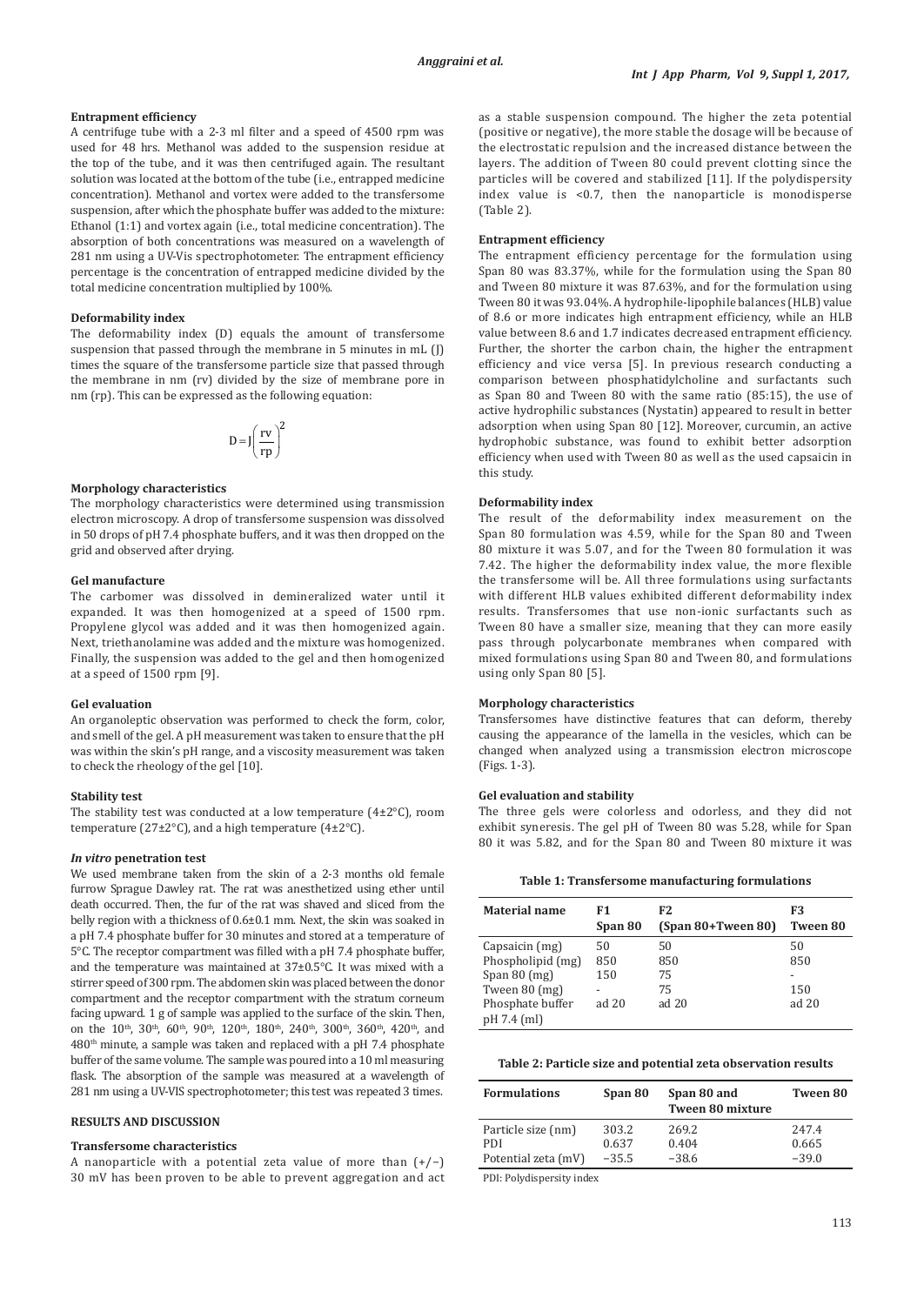

**Fig. 1: The transmission electron microscope result for the transfersome suspension using Span 80**



**Fig. 2: The transmission electron microscope result for the transfersome suspension using a Span 80 and Tween 80 mixture**



**Fig. 3: The transmission electron microscope result for the transfersome suspension using Tween 80** 

5.50. The order of viscosity from the highest to the lowest was Span 80 formulation, Span 80 and Tween 80 mixture formulation, and Tween 80 formulation. All three gel formulations exhibited



**Fig. 4: Capsaicin cumulative penetration for transfersome gel containing Span 80, Span 80 and Tween 80 mixture, and Tween 80**

pseudoplastic thixotropic rheology. In terms of the cycling test*,* the organoleptic test of the gel did not change, and syneresis was not exhibited, although the pH decreased.

### **Penetration test**

The penetration test was performed using Franz diffusion cell equipment (Fig. 4). The capsaicin's cumulative penetration over 10 hrs for the transfersome gel Span 80 was 1395.10±7.23 µg/cm**<sup>2</sup>**, while for the transfersome gel Span 80 and Tween 80 mixture it was 1539.8±21.23 µg/cm**<sup>2</sup>**, and for the transfersome gel Tween 80, it was 1663.89±1.58 µg/cm**<sup>2</sup>**. The cumulative penetration percentage for the transfersome gel Tween 80 was 57.96±0.05%, while for the transfersome gel Span 80 and Tween 80 mixture it was 54.47±0.75%, and for the transfersome gel Span 80, it was 50.80±0.26%.

The Tween 80 formulation exhibited the highest cumulative value since Tween 80 does not only act as a penetration enhancer as well as having the lowest viscosity but also has a small particle size that causes the surface to extend so that the medicine gets out quicker and vice versa.

# **CONCLUSIONS**

The best characteristics resulted from the transfersome formulation using Tween 80, which demonstrated the highest entrapment efficiency calculation result, the smallest particle size, the best deformability index, and the highest penetration when compared to the other two formulations.

### **REFERENCES**

- 1. Patel RD, Singh S, Navin S, Gendle R. Development and characterization of curcumin loaded transfersome for transdermal delivery. J Pharm Sci Res 2009;1(4):71-80.
- 2. Vinod KR, Kumar MS, Anbazhagan S, Sandhya S, Saikumar P, Rohit RT, *et al.* Critical issues related to transfersomes - Novel vesicular system. Acta Sci Pol Technol Aliment 2012;11(1):67-82.
- 3. Saraf S, Jeswani G, Kaur CD, Saraf S. Development of novel herbal cosmetic cream with curcuma longa extract loaded transfersomes for anti-wrinkle effect. Afr J Pharm Pharmacol 2011;5(8):1054-62.
- 4. Anwar, E. Eksipien Dalam Sediaan Farmasi Karkterisasi dan Aplikasi. Jakarta: Dian Rakyat; 2011.
- 5. Jacob L, Anoop KR. A review on surfactants as edge activator in ultradeformable vesicles for enhanced skin delivery. Int J Pharm Bio Sci 2013;4(3):337-44.
- 6. Mou J, Paillard F, Turnbull B, Trudeau J, Stoker M, Katz NP. Efficacy of Qutenza® (capsaicin) 8% patch for neuropathic pain: A meta-analysis of the Qutenza Clinical Trials Database. Pain 2013;154:1632-9.
- 7. Sugiyati R, Iskandarsyah, Djajadisastra J. Formulation and *in vitro* penetration evaluation of transfersome gel preparation contains caffeine as an anticellulite. J Ilmu Kefarmasian Indones 2015;13(2):131-6.